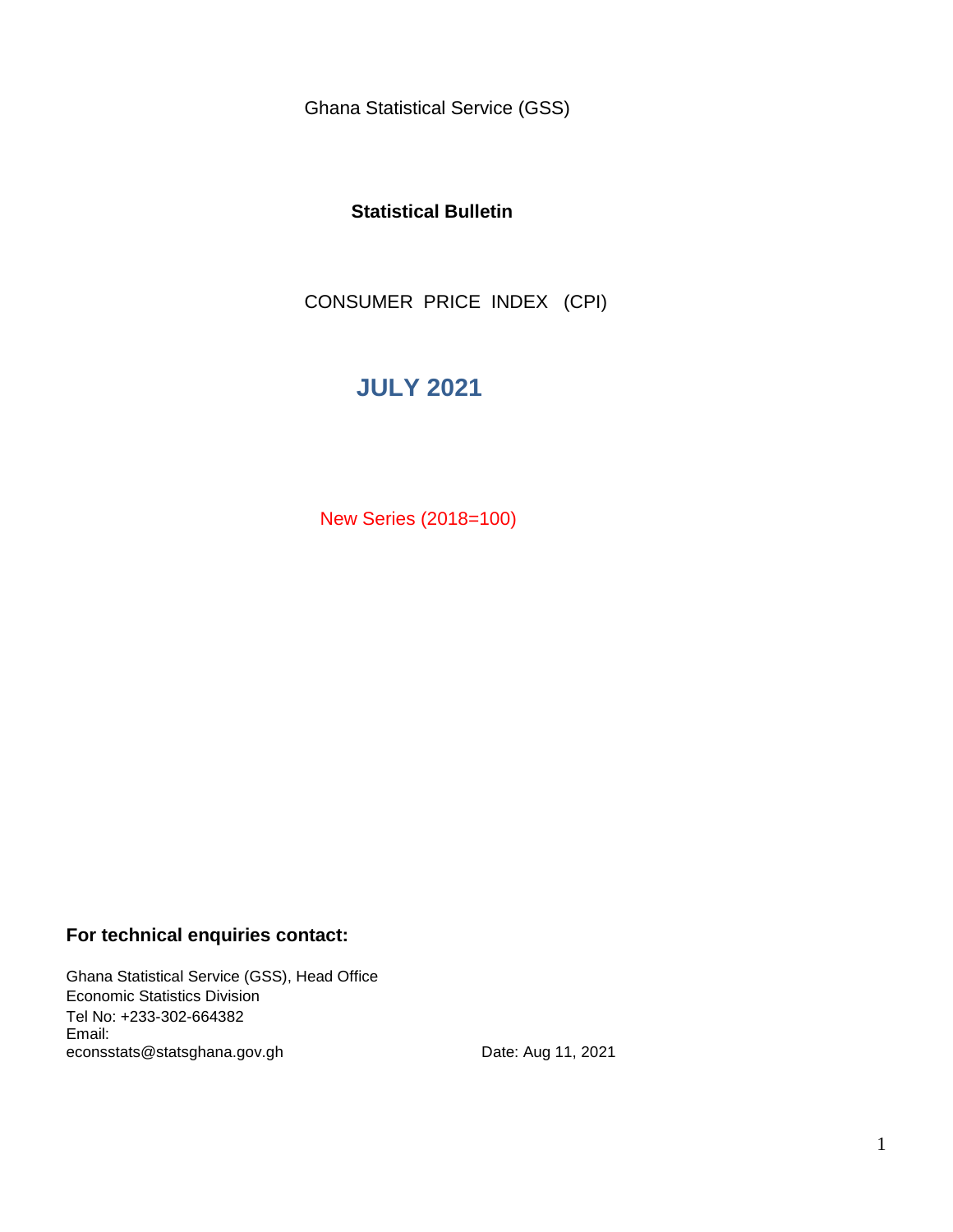Consumer Price Index (CPI) for JULY 2021

| <b>CONTENTS</b>                                                | $\mathbf 2$ |
|----------------------------------------------------------------|-------------|
|                                                                |             |
| Highlights for July 2021                                       | 3           |
| <b>Tables</b>                                                  | 5           |
| Table 1: Consumer Price Index, August 2019 to July 2021        | 5           |
| Table 2: Food and non-food inflation, August 2019 to July 2021 | 6           |
| Table 3: Non-Food Inflation by COICOP* major groups, July 2021 | 7           |
| Table 4: Food* Inflation by subgroups, July 2021               | 8           |
| Table 5: Regional CPI, July 2021                               | 9           |
| Table 6: Regional CPI and change rates, July 2021              | 10          |

Note:

 More detailed time series data are contained in the CPI User's guide on the GSS website (www.statsghana.gov.gh)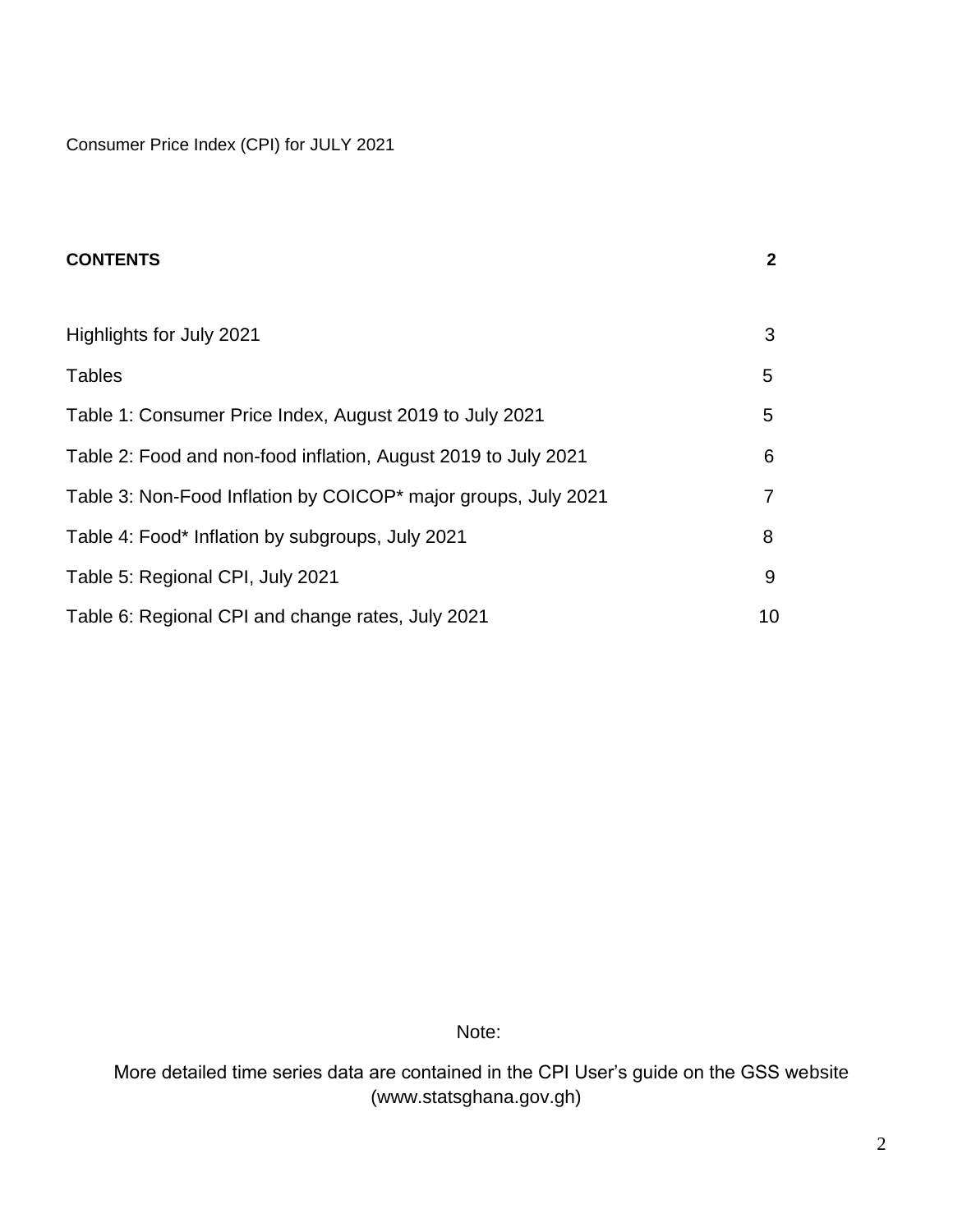# HIGHLIGHTS JULY 2021- New Series

# Inflation rate for JULY 2021 is 9.0%

The Combined Consumer Price Index (CPI) measures the change over time in the general price level of goods and services that households acquire for the purpose of consumption, with reference to the price level in 2018, the base year, which has an index of 100.

The year-on-year inflation rate as measured by the CPI was 9.0 percent in July 2021. (Figure 1). This rate of inflation for July 2021 is the percentage change in the Consumer Price Index (CPI) over the twelve-month period, from July 2020 to July 2021. The monthly change rate for July 2021 is 1.63 percent.



## Food and Non-food inflation for July 2021

The Food and Non-alcoholic beverages recorded a year-on-year inflation rate of 9.5 % for July 2021.

The Non-Food group recorded a year-on-year inflation rate of 8.6 percent in July 2021.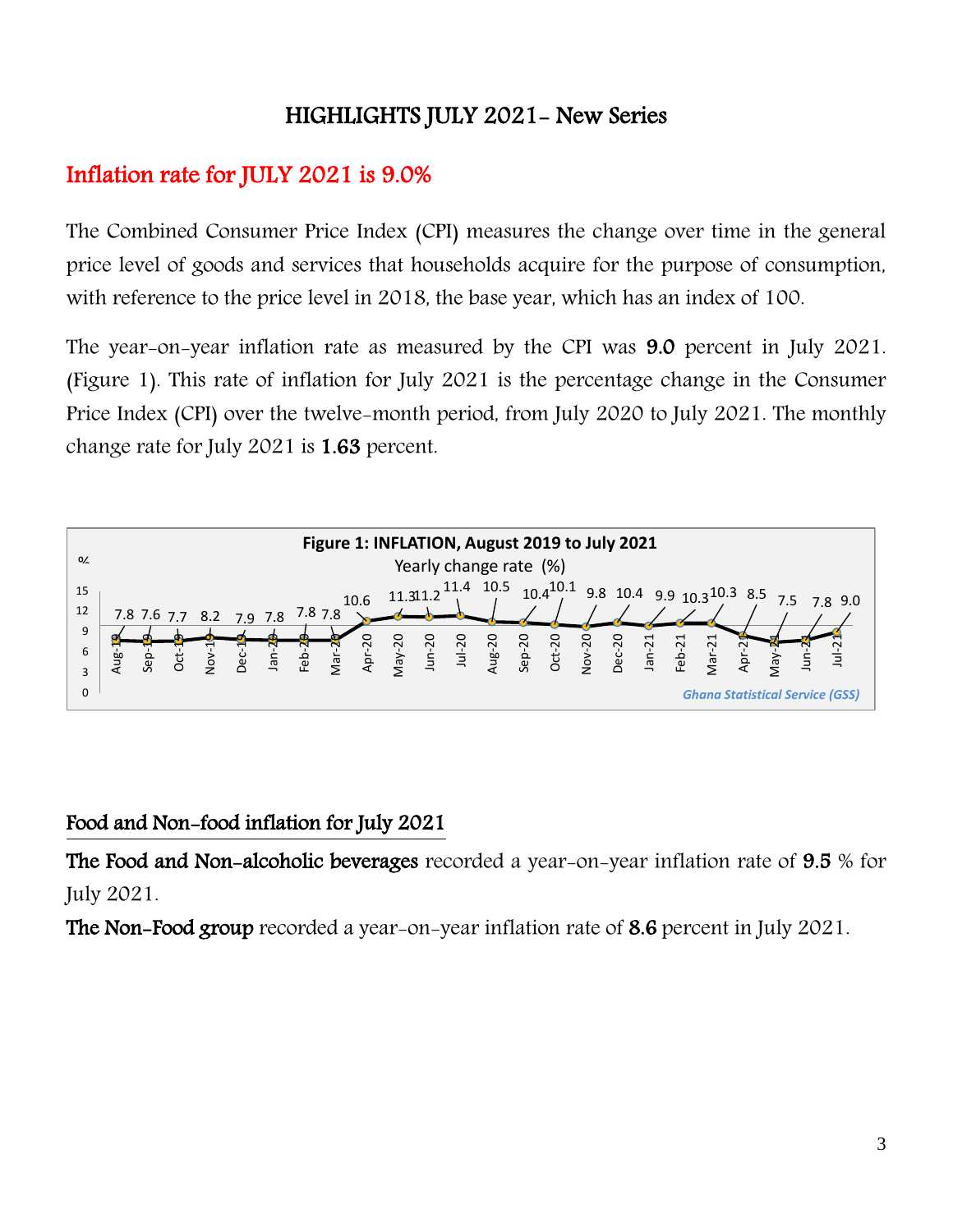## Regional differentials

At the regional level, the year-on-year inflation rate ranged from 3.0 percent in the Eastern Region to 13.8 percent in the Upper West Region. Four regions recorded inflation rates above the national average of 9.0%.

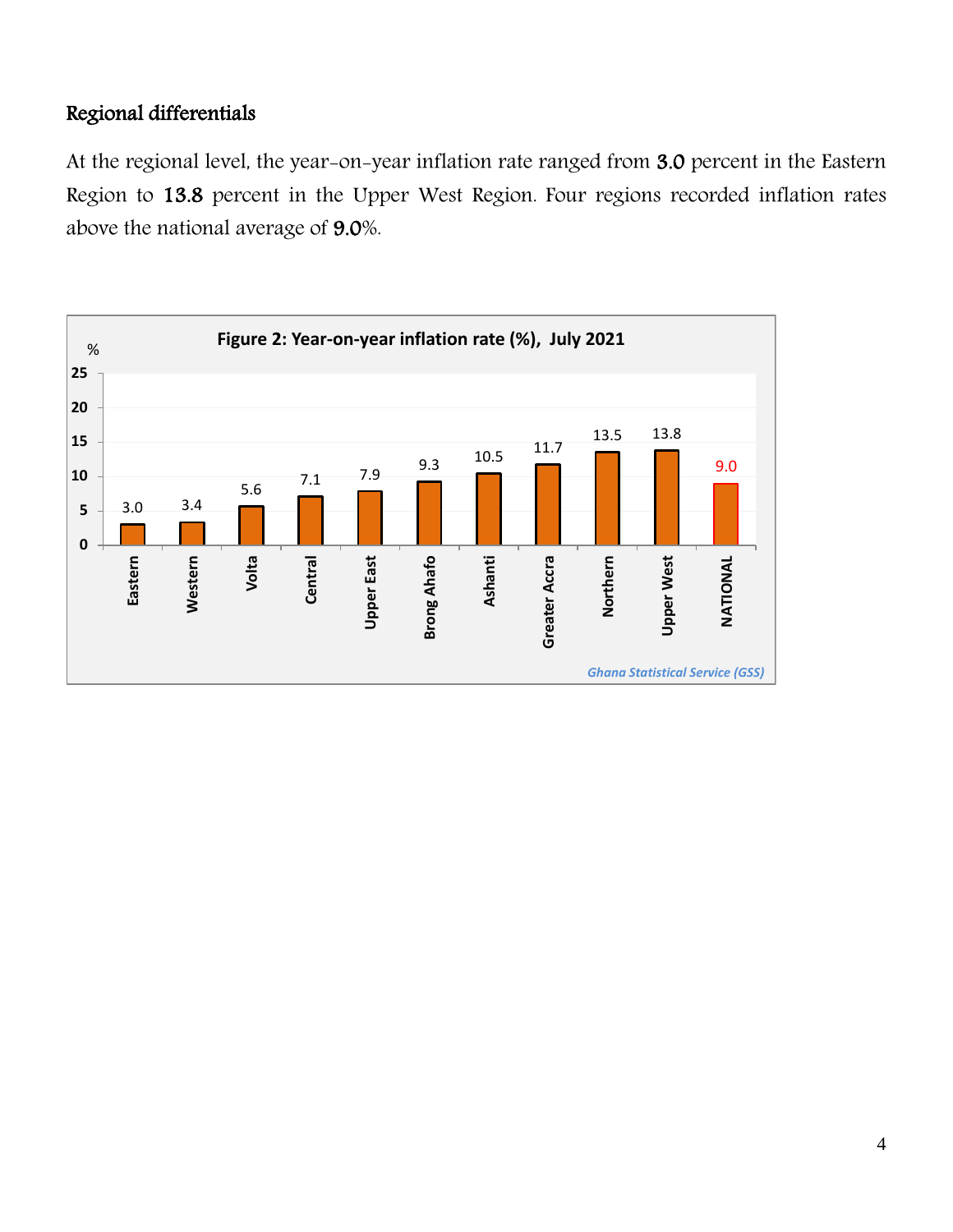|               |                    | Change rate (%) |             |
|---------------|--------------------|-----------------|-------------|
| Year / Month  | $Index 2018 = 100$ | Monthly (m/m)   | Yearly(y/y) |
| Aug-19        | 108.7              | 0.0             | 7.8         |
| Sep-19        | 108.6              | $-0.1$          | 7.6         |
| Oct-19        | 109.0              | 0.4             | 7.7         |
| Nov-19        | 109.7              | 0.7             | 8.2         |
| Dec-19        | 110.0              | 0.3             | 7.9         |
| Jan-20        | 111.6              | 1.4             | 7.8         |
| Feb-20        | 112.1              | 0.4             | 7.8         |
| Mar-20        | 113.0              | 0.8             | 7.8         |
| Apr-20        | 116.6              | 3.2             | 10.6        |
| May-20        | 118.6              | 1.7             | 11.3        |
| <b>Jun-20</b> | 119.8              | 1.0             | 11.2        |
| <b>Jul-20</b> | 120.5              | 0.5             | 11.4        |
| Aug-20        | 120.0              | $-0.4$          | 10.5        |
| Sep-20        | 119.8              | $-0.2$          | 10.4        |
| Oct-20        | 120.1              | 0.2             | 10.1        |
| <b>Nov-20</b> | 120.4              | 0.3             | 9.8         |
| Dec-20        | 121.5              | 0.9             | 10.4        |
| $Jan-21$      | 122.7              | 0.9             | 9.9         |
| Feb-21        | 123.6              | 0.8             | 10.3        |
| Mar-21        | 124.7              | 0.9             | 10.3        |
| Apr-21        | 126.6              | 1.5             | 8.5         |
| May-21        | 127.6              | 0.8             | 7.5         |
| <b>Jun-21</b> | 129.19             | 1.30            | 7.8         |
| <b>Jul-21</b> | 131.30             | 1.63            | 9.0         |

**Table 1: Consumer Price Index, August 2019 to July 2021**

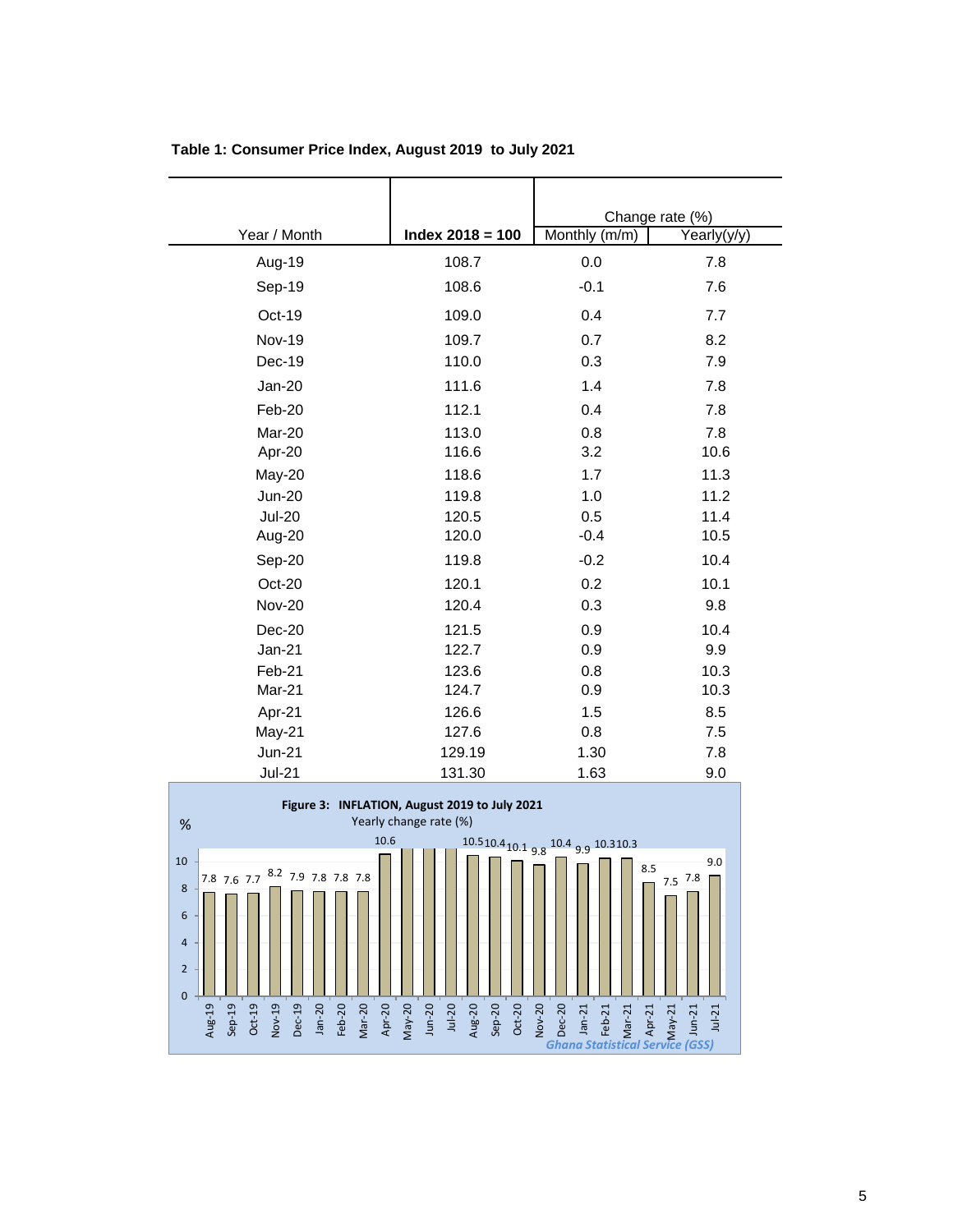|               | Year-on-year inflation (%) |          |                               |  |
|---------------|----------------------------|----------|-------------------------------|--|
|               | Food and non-              |          | <b>Combined Food and non-</b> |  |
| Year / Month  | alcoholic beverages        | Non-food | food                          |  |
| Aug-19        | 8.2                        | 7.4      | 7.8                           |  |
| Sep-19        | 8.5                        | 7.0      | 7.6                           |  |
| Oct-19        | $7.0$                      | 8.2      | 7.7                           |  |
| <b>Nov-19</b> | 8.4                        | 8.0      | 8.2                           |  |
| Dec-19        | 7.2                        | 8.5      | 7.9                           |  |
| Jan-20        | 7.8                        | 7.9      | 7.8                           |  |
| Feb-20        | 7.9                        | 7.7      | 7.8                           |  |
| Mar-20        | 8.4                        | 7.4      | 7.8                           |  |
| Apr-20        | 14.4                       | 7.7      | 10.6                          |  |
| May-20        | 15.1                       | 8.4      | 11.3                          |  |
| <b>Jun-20</b> | 13.8                       | 9.2      | 11.2                          |  |
| <b>Jul-20</b> | 13.7                       | 9.7      | 11.4                          |  |
| Aug-20        | 11.4                       | 9.9      | 10.5                          |  |
| Sep-20        | 11.2                       | 9.8      | 10.4                          |  |
| Oct-20        | 12.6                       | 8.3      | 10.1                          |  |
| <b>Nov-20</b> | 11.7                       | 8.3      | 9.8                           |  |
| <b>Dec-20</b> | 14.1                       | 7.7      | 10.4                          |  |
| Jan-21        | 12.8                       | 7.7      | 9.9                           |  |
| Feb-21        | 12.3                       | 8.8      | 10.3                          |  |
| Mar-21        | 10.8                       | 10.0     | 10.3                          |  |
| Apr-21        | 6.5                        | 10.2     | 8.5                           |  |
| May-21        | 5.4                        | 9.2      | 7.5                           |  |
| <b>Jun-21</b> | 7.3                        | 8.2      | 7.8                           |  |
| $Jul-21$      | 9.5                        | 8.6      | 9.0                           |  |

**Table 2: Consumer Price Index, August 2019 to July 2021**

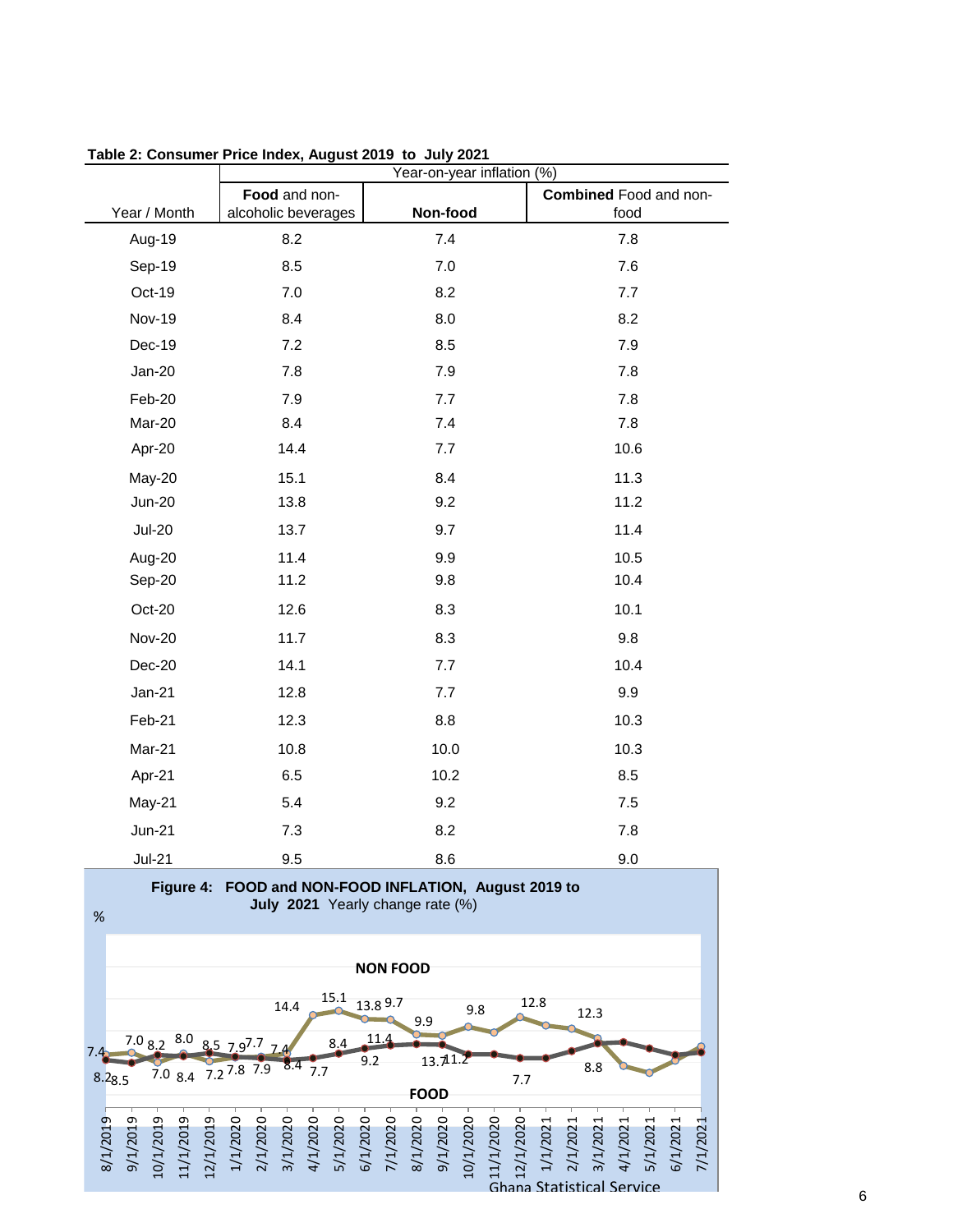|                                                        |        |                | Change rate (%) |        |
|--------------------------------------------------------|--------|----------------|-----------------|--------|
| item (COICOP classification)                           | Weight | Index 2018=100 | Monthly         | Yearly |
| Non-food Inflation rate                                | 56.9   | 128.72         | 1.3             | 8.6    |
| Alcoholic Beverages, Tobacco & Narcotics               | 3.7    | 132.06         | 1.52            | 7.9    |
| Clothing and footwear                                  | 8.1    | 123.14         | 1.24            | 7.0    |
| Housing, water, electricity, gas and other fuels       | 10.2   | 153.98         | 0.40            | 14.1   |
| Furnishings, household equipment and routine househ    | 3.2    | 116.85         | 1.14            | 5.7    |
| Health                                                 | 0.7    | 120.55         | 0.46            | 6.3    |
| Transport                                              | 10.1   | 136.75         | 2.73            | 12.1   |
| Information and communication                          | 3.6    | 115.31         | 1.44            | 6.2    |
| Recreation, sport and culture                          | 3.5    | 117.48         | 1.17            | 4.7    |
| <b>Education services</b>                              | 6.5    | 109.97         | 0.94            | 1.8    |
| Restaurants and accommodation services                 | 4.6    | 116.79         | 0.91            | 5.7    |
| Insurance and financial services                       | 0.2    | 110.66         | 0.77            | 7.2    |
| Personal care, social protection and miscellaneous god | 2.4    | 119.40         | 1.30            | 5.5    |
| * Classification of Individual Consumption by Purpose  |        |                |                 |        |

#### **Table 3 : Consumer Price Index, August 2019 to July 2021**

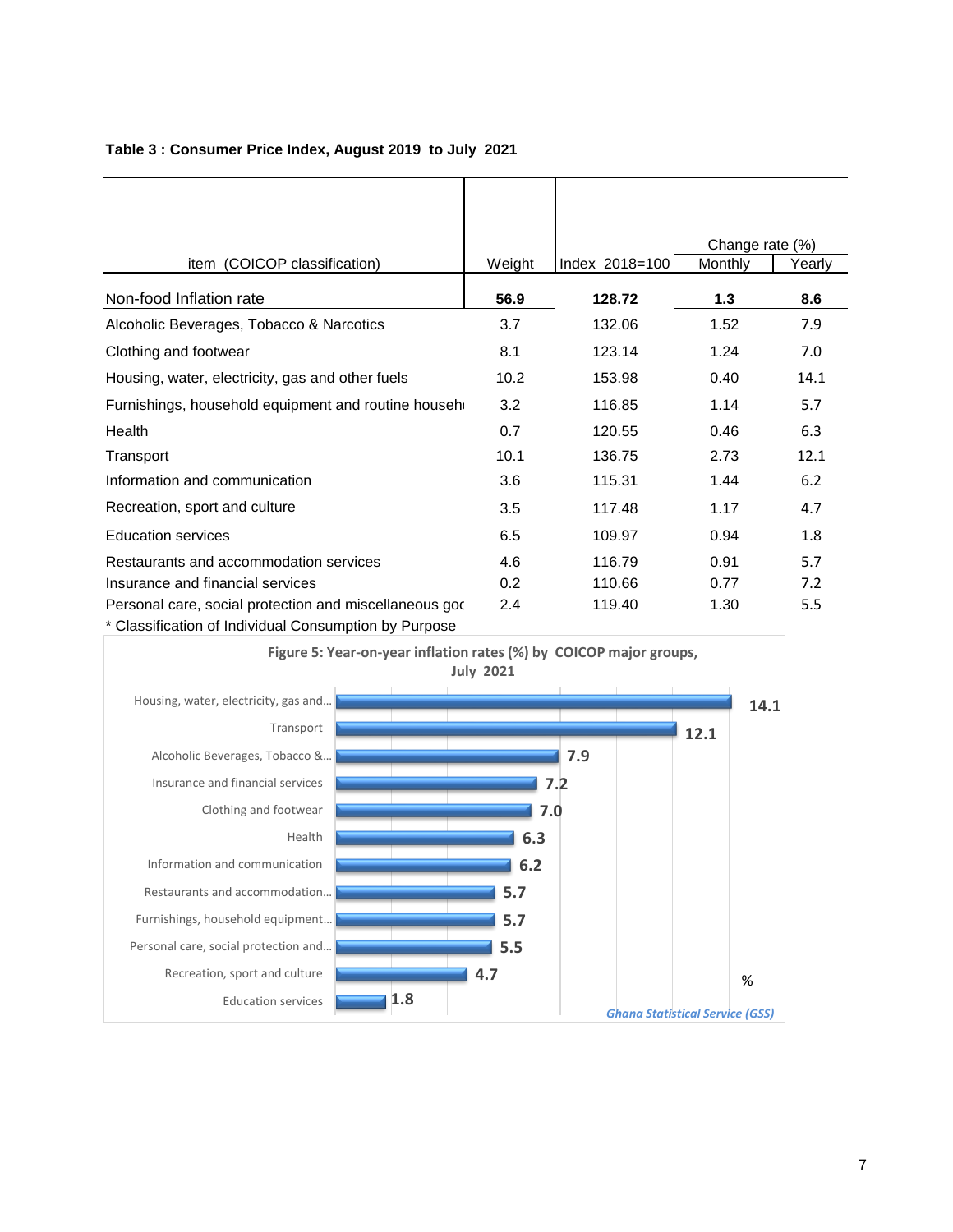|                                                        |        | Index    | Change rate (%) |        |
|--------------------------------------------------------|--------|----------|-----------------|--------|
|                                                        | Weight | 2018=100 | Monthly         | Yearly |
| Food and non-alcoholic beverages                       | 43.12  | 134.65   | 2.05            | 9.5    |
| Cereals and cereal products                            | 8.31   | 130.85   | 2.46            | 12.2   |
| Live animals, meat and other parts of slaughtered land | 3.53   | 123.84   | 1.83            | 8.8    |
| Fish and other seafood                                 | 6.71   | 129.01   | $-0.43$         | 6.4    |
| Milk, other dairy products and eggs                    | 1.28   | 128.02   | 0.86            | 14.2   |
| Oils and fats                                          | 1.36   | 130.31   | 1.02            | 9.7    |
| <b>Fruits and nuts</b>                                 | 0.90   | 140.82   | 0.40            | 2.5    |
| Vegetables, tubers, plantains, cooking bananas and p   | 9.91   | 153.04   | 4.13            | 8.8    |
| Sugar, confectionery and desserts                      | 0.87   | 120.66   | 0.79            | 4.3    |
| Ready-made food and other food products n.e.c.         | 8.42   | 132.57   | 1.75            | 12.1   |
| Fruit and vegetable juices                             | 0.26   | 118.29   | 0.88            | 2.3    |
| Coffee and coffee substitutes                          | 0.10   | 123.80   | 0.17            | 4.7    |
| Tea, maté and other plant products for infusion        | 0.10   | 119.55   | 1.48            | 14.4   |
| Cocoa drinks                                           | 0.00   | 120.89   | 1.65            | 3.1    |
| Water                                                  | 0.74   | 102.21   | 0.29            | 0.2    |
| Soft drinks                                            | 0.62   | 123.13   | 1.32            | 7.4    |

### **Table 4: Consumer Price Index, August 2019 to July 2021**

\* Food and non-alcoholic beverages

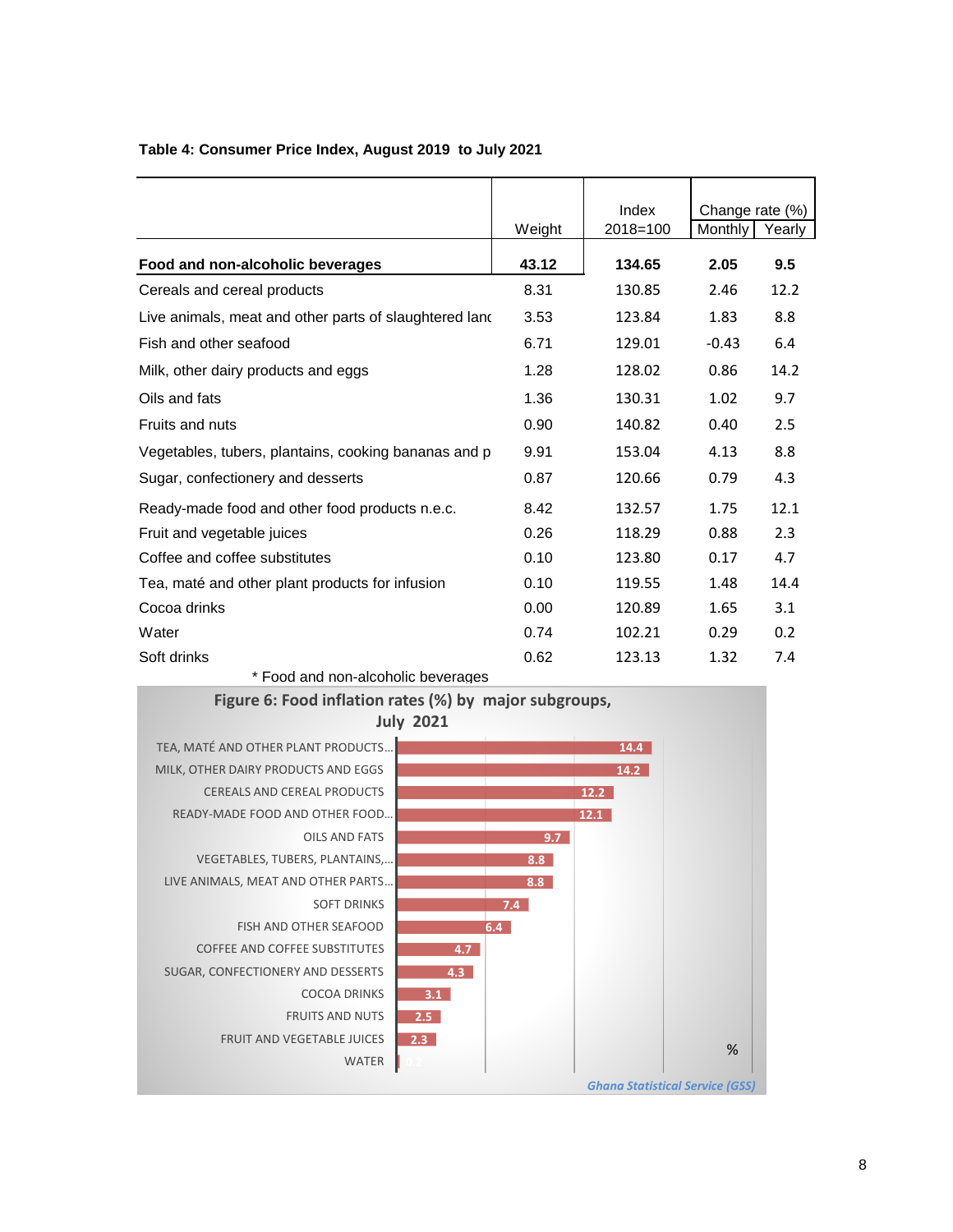| Region             | Index<br>$(2018=100)$ | Month-on-month<br>inflation rate (%) | Year-on-year<br>inflation rate (%) |
|--------------------|-----------------------|--------------------------------------|------------------------------------|
| Western            | 121.04                | 1.69                                 | 3.4                                |
| Central            | 120.89                | 3.43                                 | 7.1                                |
| Greater Accra      | 145.84                | 0.38                                 | 11.7                               |
| Volta              | 118.24                | 0.61                                 | 5.6                                |
| Eastern            | 119.08                | 0.90                                 | 3.0                                |
| Ashanti            | 126.41                | 2.69                                 | 10.5                               |
| <b>Brong Ahafo</b> | 122.69                | 1.83                                 | 9.3                                |
| <b>Northern</b>    | 124.79                | 2.65                                 | 13.5                               |
| <b>Upper East</b>  | 116.95                | 4.01                                 | 7.9                                |
| Upper West         | 126.45                | 4.59                                 | 13.8                               |
| <b>NATIONAL</b>    | 131.30                | 1.63                                 | 9.0                                |

#### **Table 5 : Consumer Price Index, August 2019 to July 2021**

Figure 7: Regional inflation rates (Year-on-year) - July 2021